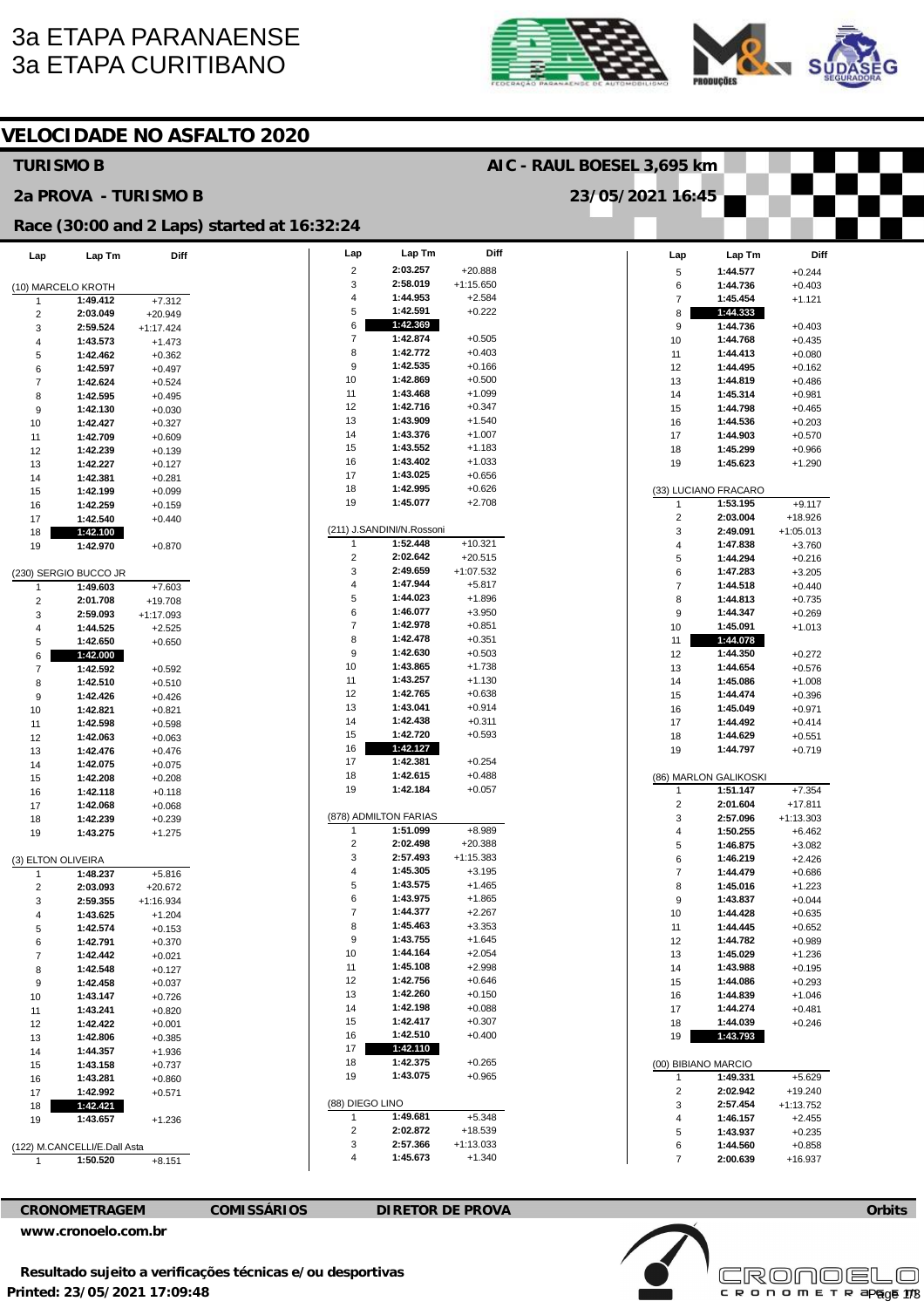## 3a ETAPA PARANAENSE 3a ETAPA CURITIBANO





| <b>VELOCIDADE NO ASFALTO 2020</b> |                            |                      |                                             |                            |                         |             |  |                         |                          |             |  |
|-----------------------------------|----------------------------|----------------------|---------------------------------------------|----------------------------|-------------------------|-------------|--|-------------------------|--------------------------|-------------|--|
| <b>TURISMO B</b>                  |                            |                      |                                             | AIC - RAUL BOESEL 3,695 km |                         |             |  |                         |                          |             |  |
|                                   | 2a PROVA - TURISMO B       |                      |                                             | 23/05/2021 16:45           |                         |             |  |                         |                          |             |  |
|                                   |                            |                      | Race (30:00 and 2 Laps) started at 16:32:24 |                            |                         |             |  |                         |                          |             |  |
| Lap                               | Lap Tm                     | Diff                 |                                             | Lap                        | Lap Tm                  | Diff        |  | Lap                     | Lap Tm                   | Diff        |  |
| 8                                 | 1:44.534                   | $+0.832$             |                                             | 11                         | 1:45.556                | $+0.849$    |  | 14                      | 1:45.581                 | $+0.029$    |  |
| 9                                 | 1:44.601                   | $+0.899$             |                                             | 12                         | 1:45.497                | $+0.790$    |  | 15                      | 1:49.681                 | $+4.129$    |  |
| 10                                | 1:44.292                   | $+0.590$             |                                             | 13                         | 1:44.955                | $+0.248$    |  | 16                      | 1:46.097                 | $+0.545$    |  |
| 11                                | 1:44.108                   | $+0.406$             |                                             | 14                         | 1:45.768                | $+1.061$    |  | 17                      | 1:45.552                 |             |  |
| 12                                | 1:43.732                   | $+0.030$             |                                             | 15                         | 1:44.972                | $+0.265$    |  | 18                      | 1:46.078                 | $+0.526$    |  |
| 13                                | 1:44.873                   |                      |                                             | 16                         | 1:44.811                | $+0.104$    |  | 19                      | 1:46.959                 | $+1.407$    |  |
| 14                                | 1:44.572                   | $+1.171$<br>$+0.870$ |                                             | 17                         | 1:44.985                | $+0.278$    |  |                         |                          |             |  |
| 15                                | 1:44.516                   | $+0.814$             |                                             | 18                         | 1:44.707                |             |  |                         | (14) JOSEMAR KOROWSKI    |             |  |
| 16                                | 1:44.525                   | $+0.823$             |                                             | 19                         | 1:45.291                | $+0.584$    |  | $\mathbf{1}$            | 1:51.470                 | $+6.667$    |  |
| 17                                | 1:43.702                   |                      |                                             |                            |                         |             |  | $\sqrt{2}$              | 2:03.521                 | $+18.718$   |  |
|                                   | 1:44.334                   |                      |                                             |                            | (13) EVANDRO ATHAYDE    |             |  | 3                       | 2:53.377                 | $+1:08.574$ |  |
| 18                                |                            | $+0.632$             |                                             | 1                          | 1:53.477                | $+8.862$    |  | 4                       | 2:04.271                 | $+19.468$   |  |
| 19                                | 1:45.450                   | $+1.748$             |                                             | $\overline{2}$             | 2:03.919                | $+19.304$   |  | 5                       | 1:46.309                 | $+1.506$    |  |
|                                   |                            |                      |                                             | 3                          | 2:53.614                | $+1:08.999$ |  | 6                       | 1:46.285                 |             |  |
|                                   | (74) ROBERTO BARBOZA       |                      |                                             | 4                          | 1:49.791                | $+5.176$    |  |                         |                          | $+1.482$    |  |
| 1                                 | 1:54.099                   | $+9.775$             |                                             |                            |                         |             |  | $\overline{7}$          | 1:45.871                 | $+1.068$    |  |
| $\overline{2}$                    | 2:03.430                   | $+19.106$            |                                             | 5                          | 1:47.443<br>1:45.959    | $+2.828$    |  | 8                       | 1:45.271                 | $+0.468$    |  |
| 3                                 | 2:51.476                   | $+1:07.152$          |                                             | 6                          |                         | $+1.344$    |  | 9                       | 1:45.981                 | $+1.178$    |  |
| 4                                 | 1:49.713                   | $+5.389$             |                                             | $\overline{7}$             | 1:45.467                | $+0.852$    |  | 10                      | 1:46.545                 | $+1.742$    |  |
| 5                                 | 1:46.044                   | $+1.720$             |                                             | 8                          | 1:45.589                | $+0.974$    |  | 11                      | 1:46.691                 | $+1.888$    |  |
| 6                                 | 1:45.808                   | $+1.484$             |                                             | 9                          | 1:45.287                | $+0.672$    |  | 12                      | 1:45.228                 | $+0.425$    |  |
| $\overline{7}$                    | 1:44.887                   | $+0.563$             |                                             | 10                         | 1:44.755                | $+0.140$    |  | 13                      | 1:45.138                 | $+0.335$    |  |
| 8                                 | 1:44.324                   |                      |                                             | 11                         | 1:45.000                | $+0.385$    |  | 14                      | 1:46.043                 | $+1.240$    |  |
| 9                                 | 1:44.687                   | $+0.363$             |                                             | 12                         | 1:45.646                | $+1.031$    |  | 15                      | 1:45.330                 | $+0.527$    |  |
| 10                                | 1:45.382                   | $+1.058$             |                                             | 13                         | 1:45.220                | $+0.605$    |  | 16                      | 1:45.383                 | $+0.580$    |  |
| 11                                | 1:44.734                   | $+0.410$             |                                             | 14                         | 1:45.111                | $+0.496$    |  | 17                      | 1:44.803                 |             |  |
| 12                                | 1:44.717                   | $+0.393$             |                                             | 15                         | 1:44.697                | $+0.082$    |  | 18                      | 1:45.735                 | $+0.932$    |  |
| 13                                | 1:45.053                   | $+0.729$             |                                             | 16                         | 1:45.149                | $+0.534$    |  | 19                      | 1:45.631                 | $+0.828$    |  |
| 14                                | 1:45.400                   | $+1.076$             |                                             | 17                         | 1:44.792                | $+0.177$    |  |                         |                          |             |  |
| 15                                | 1:45.025                   | $+0.701$             |                                             | 18                         | 1:44.615                |             |  |                         | (34) I.ALMEIDA/A.Zaiczuk |             |  |
| 16                                | 1:45.276                   | $+0.952$             |                                             | 19                         | 1:46.303                | $+1.688$    |  | $\mathbf{1}$            | 1:55.443                 | $+10.251$   |  |
| 17                                | 1:45.641                   | $+1.317$             |                                             |                            |                         |             |  | $\sqrt{2}$              | 2:06.778                 | $+21.586$   |  |
|                                   |                            |                      |                                             |                            | (25) GUILHERME NEGRELLO |             |  | 3                       | 2:48.312                 | $+1:03.120$ |  |
| 18                                | 1:45.466                   | $+1.142$             |                                             | $\mathbf{1}$               | 1:55.080                | $+10.492$   |  | 4                       | 1:55.274                 |             |  |
| 19                                | 1:45.939                   | $+1.615$             |                                             | $\overline{2}$             | 2:04.363                | $+19.775$   |  | 5                       | 1:48.535                 | $+10.082$   |  |
|                                   |                            |                      |                                             | 3                          | 2:48.653                | $+1:04.065$ |  |                         |                          | $+3.343$    |  |
|                                   | (111) DANIEL/Jose CAVASSIN |                      |                                             | 4                          | 1:53.417                | $+8.829$    |  | 6                       | 1:46.539                 | $+1.347$    |  |
| 1                                 | 1:51.197                   | $+6.865$             |                                             | 5                          | 1:46.385                | $+1.797$    |  | $\overline{7}$          | 1:46.666                 | $+1.474$    |  |
| $\overline{\mathbf{c}}$           | 2:03.435                   | $+19.103$            |                                             | 6                          | 1:45.407                | $+0.819$    |  | 8                       | 1:46.480                 | $+1.288$    |  |
| 3                                 | 2:54.339                   | $+1:10.007$          |                                             | $\overline{7}$             | 1:44.588                |             |  | 9                       | 1:45.911                 | $+0.719$    |  |
| 4                                 | 1:50.936                   | $+6.604$             |                                             |                            | 1:45.358                |             |  | 10                      | 1:46.337                 | $+1.145$    |  |
| 5                                 | 1:46.904                   | $+2.572$             |                                             | 8                          |                         | $+0.770$    |  | 11                      | 1:45.951                 | $+0.759$    |  |
| 6                                 | 1:45.945                   | $+1.613$             |                                             | 9                          | 1:49.209                | $+4.621$    |  | 12                      | 1:45.339                 | $+0.147$    |  |
| $\overline{7}$                    | 1:45.449                   | $+1.117$             |                                             | 10                         | 1:44.929                | $+0.341$    |  | 13                      | 1:45.733                 | $+0.541$    |  |
| 8                                 | 1:46.166                   | $+1.834$             |                                             | 11                         | 1:45.522                | $+0.934$    |  | 14                      | 1:46.512                 | $+1.320$    |  |
| 9                                 | 1:44.918                   | $+0.586$             |                                             | 12                         | 1:45.164                | $+0.576$    |  | 15                      | 1:46.024                 | $+0.832$    |  |
| 10                                | 1:44.332                   |                      |                                             | 13                         | 1:44.632                | $+0.044$    |  | 16                      | 1:45.192                 |             |  |
| 11                                | 1:45.224                   | $+0.892$             |                                             | 14                         | 1:45.046                | $+0.458$    |  | 17                      | 1:45.796                 | $+0.604$    |  |
| 12                                | 1:44.629                   | $+0.297$             |                                             | 15                         | 1:45.221                | $+0.633$    |  | 18                      | 1:46.179                 | $+0.987$    |  |
| 13                                | 1:44.788                   | $+0.456$             |                                             | 16                         | 1:44.676                | $+0.088$    |  | 19                      | 1:47.291                 | $+2.099$    |  |
| 14                                | 1:45.826                   | $+1.494$             |                                             | 17                         | 1:45.092                | $+0.504$    |  |                         |                          |             |  |
| 15                                | 1:44.724                   | $+0.392$             |                                             | 18                         | 1:44.888                | $+0.300$    |  | (70) JULIANO ZATTA      |                          |             |  |
| 16                                | 1:44.602                   | $+0.270$             |                                             | 19                         | 1:44.779                | $+0.191$    |  | $\mathbf{1}$            | 1:54.336                 | $+9.077$    |  |
| 17                                | 1:44.721                   | $+0.389$             |                                             |                            |                         |             |  | $\overline{\mathbf{c}}$ | 2:02.259                 | $+17.000$   |  |
| 18                                | 1:45.165                   | $+0.833$             |                                             |                            | (404) DANIEL BENDER     |             |  | 3                       | 2:50.804                 | $+1:05.545$ |  |
| 19                                | 1:45.068                   | $+0.736$             |                                             | 1                          | 1:51.149                | $+5.597$    |  | 4                       | 1:49.387                 | $+4.128$    |  |
|                                   |                            |                      |                                             | $\overline{c}$             | 2:03.337                | $+17.785$   |  | 5                       | 1:49.877                 | $+4.618$    |  |
|                                   | (28) NARCISO VERZA         |                      |                                             | 3                          | 2:53.608                | $+1:08.056$ |  | 6                       | 1:47.728                 | $+2.469$    |  |
| 1                                 | 1:51.211                   | +6.504               |                                             | 4                          | 1:49.747                | $+4.195$    |  | $\overline{7}$          | 1:46.859                 | $+1.600$    |  |
| $\overline{2}$                    | 2:03.976                   | +19.269              |                                             | 5                          | 1:47.714                | $+2.162$    |  | 8                       | 1:46.176                 | $+0.917$    |  |
| 3                                 | 2:51.415                   | $+1:06.708$          |                                             | 6                          | 1:46.179                | $+0.627$    |  | 9                       | 1:47.052                 | $+1.793$    |  |
| 4                                 | 1:47.320                   | $+2.613$             |                                             | $\overline{\mathcal{I}}$   | 1:46.065                | $+0.513$    |  | 10                      | 1:46.326                 | $+1.067$    |  |
| 5                                 | 1:45.066                   | $+0.359$             |                                             | 8                          | 1:47.229                | $+1.677$    |  | 11                      | 1:47.316                 | $+2.057$    |  |
| 6                                 | 1:49.401                   | $+4.694$             |                                             | 9                          | 1:46.534                | $+0.982$    |  | 12                      | 1:47.165                 | $+1.906$    |  |
|                                   | 1:46.020                   |                      |                                             | 10                         | 1:46.856                | $+1.304$    |  | 13                      | 1:46.477                 | $+1.218$    |  |
| $\overline{7}$                    |                            | $+1.313$             |                                             | 11                         | 1:45.806                | $+0.254$    |  | 14                      | 1:47.117                 | $+1.858$    |  |
| 8                                 | 1:46.145                   | $+1.438$             |                                             | 12                         | 1:45.561                | $+0.009$    |  | 15                      | 1:46.486                 | $+1.227$    |  |
| 9                                 | 1:45.103                   | $+0.396$             |                                             | 13                         | 1:46.102                | $+0.550$    |  | 16                      | 1:47.362                 | $+2.103$    |  |
| 10                                | 1:45.507                   | $+0.800$             |                                             |                            |                         |             |  |                         |                          |             |  |
|                                   |                            |                      |                                             |                            |                         |             |  |                         |                          |             |  |

**CRONOMETRAGEM COMISSÁRIOS DIRETOR DE PROVA** 

**[www.cronoelo.com.br](http://www.cronoelo.com.br)** 



**Orbits**